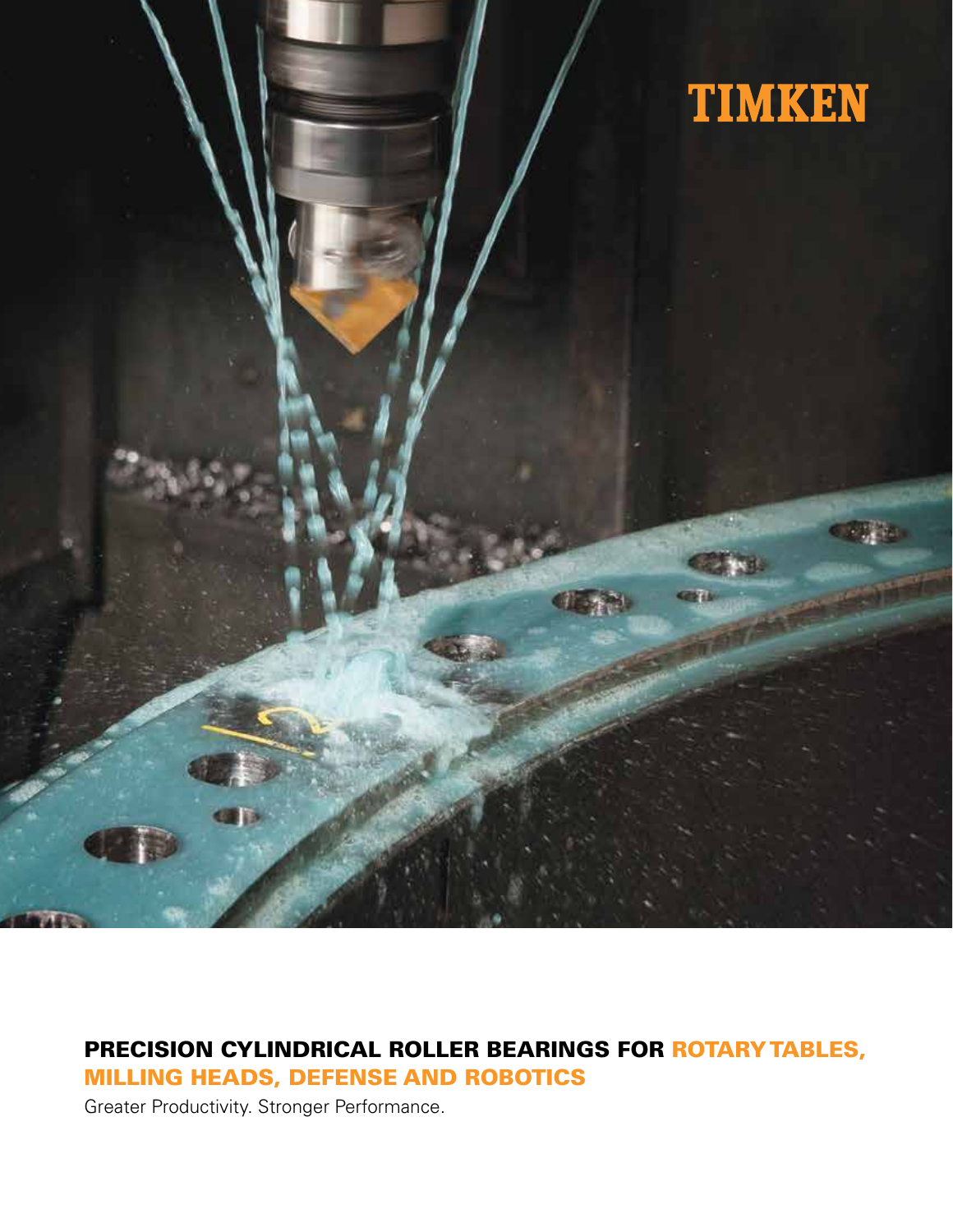As a global leader in bearing technology with extensive engineering experience in the machine tool industry, **we understand the value of increasing productivity and performance.**

## **Greater Productivity and Stronger Performance for Precision Rotary Tables**

Timken® precision cylindrical roller bearings are engineered for consistency, accuracy and rigidity in rotary table applications.

They feature an integrated design that includes an L- shaped inner ring, shaft washer, outer ring, two thrust-roller cage assemblies and a radial full complement row.

- + Superior running accuracy, lower operating temperature and reduced noise through P4 precision class
- + Greater load carrying capacity and better bearing stiffness control, due to closely controlled preload
- + Potential for increased axial stiffness with an optional thrust washer
- + Effectively manages loads from multiple directions
- + Easy bearing selection due to direct competitor interchange
- + Oil lubrication is standard; grease lubrication available
- + Bore size range: 80mm to 460mm (3.150 in. to 18.110 in.)
- Easy to install units

# YRC || 260 ||G Bore Size (mm) P: Half-Runout Option G: Pre-Greased Option G-HS: High Speed Option

*NOTE: AMS Encoder is a possible option. Contact your local Sales Representative for more information.*

#### Applications:

- Machine Tools
	- Vertical-axis Rotation
	- Positioning and Indexing Tables
- Rotary Grinding **Machines**
- Industrial Robotic Arms
- Defense
	- Ordnance
	- Radar Turrets
	- Large Telescopes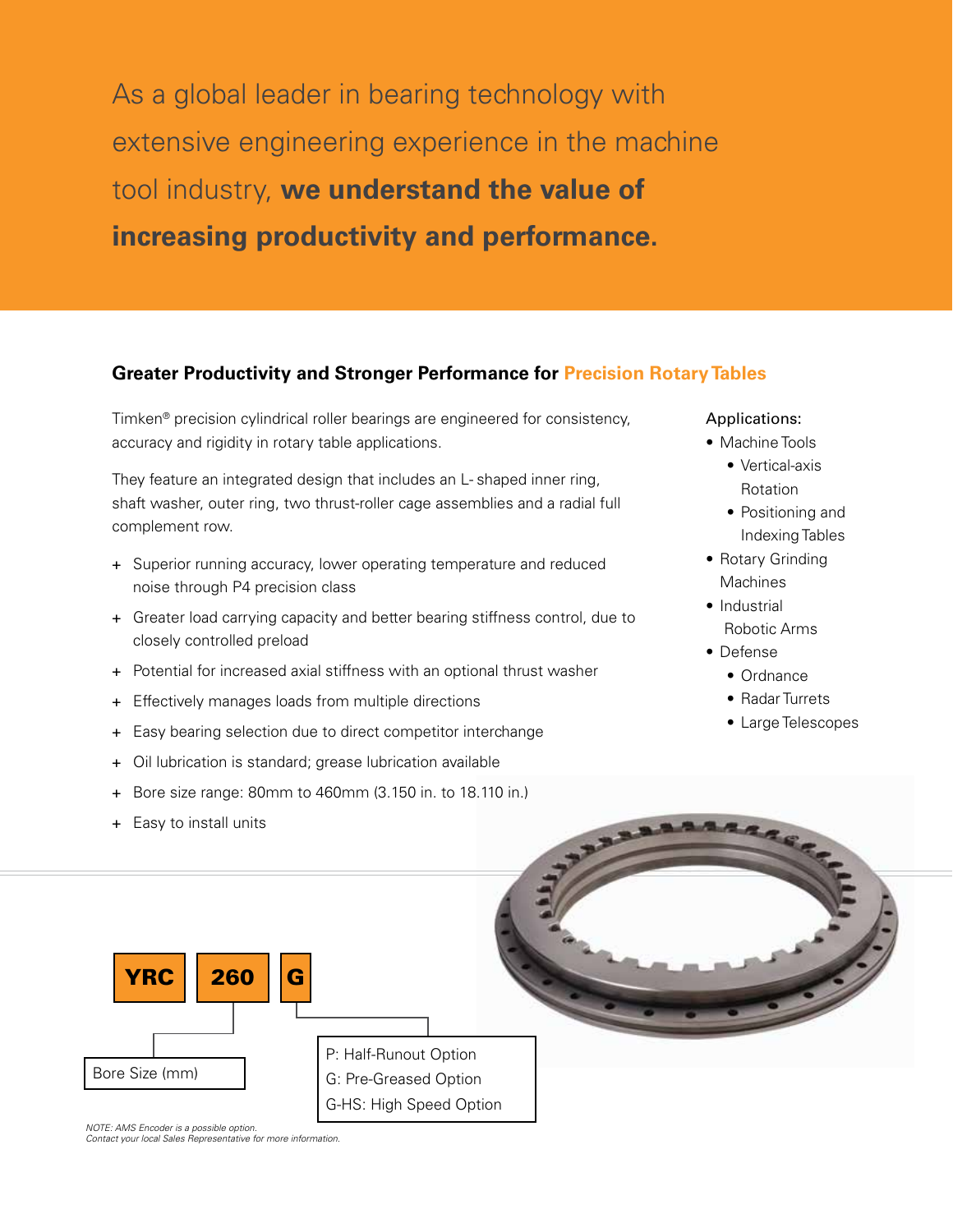# **YRC : Combined Radial Axial Roller Bearing**





| Part<br><b>Number</b> | <b>Suitable</b><br><b>Table</b><br><b>Diameter</b> | d   | D   | В  | н     | $\mathbf b$ | D <sub>1</sub> | J   | J1  | d1  | d2         | a   | Oty of<br><b>Fixing</b><br><b>Holes</b> |
|-----------------------|----------------------------------------------------|-----|-----|----|-------|-------------|----------------|-----|-----|-----|------------|-----|-----------------------------------------|
|                       | mm                                                 | mm  | mm  | mm | mm    | mm          | mm             | mm  | mm  | mm  | mm         | mm  |                                         |
| <b>YRC80</b>          | 200                                                | 80  | 146 | 35 | 23.35 | 12          | 130            | 92  | 138 | 5.6 | 10         | 4.0 | 9                                       |
| <b>YRC100</b>         | 260                                                | 100 | 185 | 38 | 25.00 | 12          | 160            | 112 | 170 | 5.6 | 10         | 5.4 | $16\,$                                  |
| <b>YRC120</b>         | 315                                                | 120 | 210 | 40 | 26.00 | 12          | 184            | 135 | 195 | 7.0 | 11         | 6.2 | 22                                      |
| <b>YRC150</b>         | 350                                                | 150 | 240 | 40 | 26.00 | 12          | 214            | 165 | 225 | 7.0 | 11         | 6.2 | 34                                      |
| <b>YRC180</b>         | 400                                                | 180 | 280 | 43 | 29.00 | 15          | 244            | 194 | 260 | 7.0 | 11         | 6.2 | 46                                      |
| <b>YRC200</b>         | 500                                                | 200 | 300 | 45 | 30.00 | 15          | 274            | 215 | 285 | 7.0 | 11         | 6.2 | 46                                      |
| <b>YRC260</b>         | 630                                                | 260 | 385 | 55 | 36.50 | 18          | 345            | 280 | 365 | 9.3 | 15         | 8.2 | 34                                      |
| <b>YRC325</b>         | 700                                                | 325 | 450 | 60 | 40.00 | 20          | 415            | 342 | 430 | 9.3 | $15^{(1)}$ | 8.2 | 34                                      |
| <b>YRC395</b>         | 800                                                | 395 | 525 | 65 | 42.50 | 20          | 486            | 415 | 505 | 9.3 | 15         | 8.2 | 46                                      |
| <b>YRC460</b>         | 1000                                               | 460 | 600 | 70 | 46.00 | 22          | 560            | 482 | 580 | 9.3 | 15         | 8.2 | 46                                      |

|               |     |           |                                     |                |                 |                        |               | <b>Load Ratings According to ISO</b><br><b>Axial and</b> |               |                |               |                           | <b>Max Speed</b>        | <b>Max Speed</b>                  |
|---------------|-----|-----------|-------------------------------------|----------------|-----------------|------------------------|---------------|----------------------------------------------------------|---------------|----------------|---------------|---------------------------|-------------------------|-----------------------------------|
|               |     |           |                                     |                |                 |                        |               | Radial                                                   |               | Axial          |               | Axial<br><b>Stiffness</b> | with Oil<br>Lubrication | with Grease<br><b>Lubrication</b> |
| Part          | d3  |           | Oty of<br>Assembly<br><b>Screws</b> | G              | G<br><b>Qty</b> | Oty $x^{\circ}$        | <b>Runout</b> | <b>Dynamic</b>                                           | <b>Static</b> | <b>Dynamic</b> | <b>Static</b> |                           |                         |                                   |
| <b>Number</b> | mm  | Oty of d3 |                                     |                |                 |                        | μm            | kN                                                       | kN            | kN             | kN            | $kN/\mu m$                | rpm                     | rpm                               |
| <b>YRC80</b>  | 4.6 | 12        | 3                                   | ٠              | ٠               | 12 x 30°               | 3             | 45.3                                                     | 106.8         | 55.4           | 278.7         | 1.7                       | 870                     | 420                               |
| <b>YRC100</b> | 5.6 | 15        | $\overline{2}$                      | M <sub>5</sub> | 3               | 18 x 20°               | 3             | 67.7                                                     | 162.3         | 97.8           | 528.0         | 2.1                       | 700                     | 330                               |
| <b>YRC120</b> | 7.0 | 21        | $\overline{2}$                      | M <sub>8</sub> | 3               | 24 X 15°               | 3             | 71.9                                                     | 174.5         | 108.5          | 633.6         | 2.3                       | 570                     | 270                               |
| <b>YRC150</b> | 7.0 | 33        | $\overline{2}$                      | M8             | 3               | $36 \times 10^{\circ}$ | 3             | 82.0                                                     | 236.2         | 109.7          | 681.1         | 2.4                       | 520                     | 250                               |
| <b>YRC180</b> | 7.0 | 45        | $\overline{2}$                      | M8             | 3               | 48 X 7.5°              | 4             | 88.5                                                     | 274.2         | 102.1          | 643.2         | 2.9                       | 470                     | 230                               |
| <b>YRC200</b> | 7.0 | 45        | $\overline{2}$                      | M8             | 3               | 48 X 7.5°              | 4             | 135.4                                                    | 297.2         | 103.6          | 681.1         | 2.8                       | 420                     | 200                               |
| <b>YRC260</b> | 9.3 | 33        | $\overline{2}$                      | M12            | 3               | 36 x 10°               | 6             | 149.5                                                    | 478.3         | 125.0          | 946.0         | 4.1                       | 320                     | 160                               |
| <b>YRC325</b> | 9.3 | 33        | $\overline{2}$                      | M12            | 3               | $36 \times 10^{\circ}$ | 6             | 165.5                                                    | 581.9         | 219.9          | 1837.4        | 5.1                       | 270                     | 130                               |
| <b>YRC395</b> | 9.3 | 45        | $\overline{2}$                      | M12            | 3               | 48 X 7.5°              | 6             | 180.5                                                    | 696.2         | 238.2          | 2143.6        | 6.4                       | 220                     | 110                               |
| <b>YRC460</b> | 9.3 | 45        | $\overline{2}$                      | M12            | 3               | 48 X 7.5°              | 6             | 195.3                                                    | 810.5         | 258.3          | 2480.5        | 7.0                       | 200                     | 100                               |

(1) Milled slots open towards bearing bore